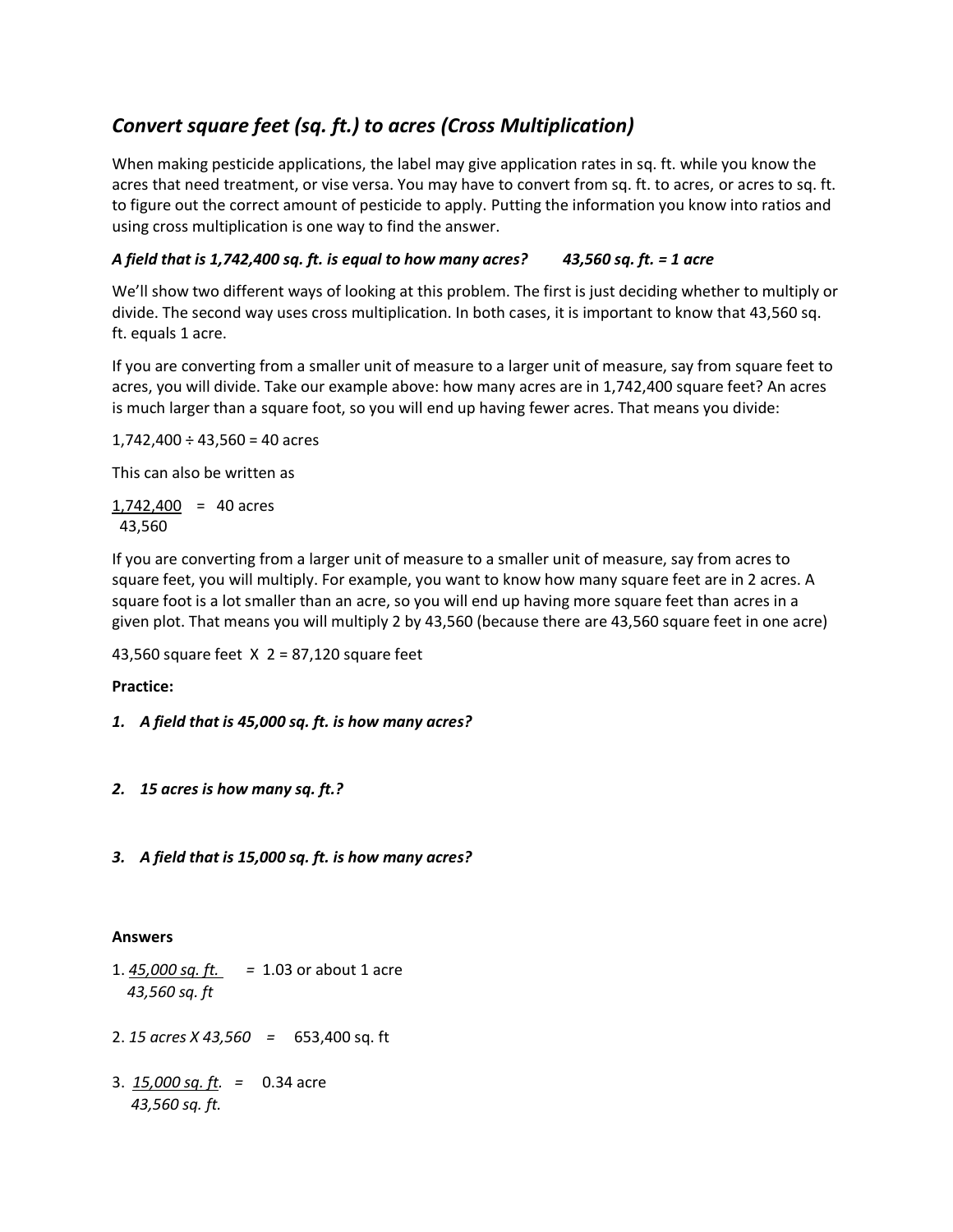## **Cross Multiplication**

## *A field that is 1,742,400 sq. ft. is equal to how many acres? 43,560 sq. ft. = 1 acre*

Write the information you know as proportions or ratios, using N for the number of acres you want to find. Have the same units of measurement on the top (numerator) and the same units on the bottom (denominator). In this case, acres are on top, and sq. ft. on the bottom. You could have sq. ft. on the top and acres on the bottom, and would get the same answer.

 $1$  acre  $=$  N acres 43,560 sq. ft. 1,742,400 sq. ft.

Then, cross multiply the two terms that are diagonal to each other:

1 acre X N acres 43,560 sq. ft. 1,742,400 sq. ft.

 $(N X 43,560) = (1 X 1,742,400)$ 

You can write this as:

43,560N = 1,742,400

Now, you have 43,560 N, but you want to solve for just N. Divide both sides by 43,560 to get N:

43,560N = 1,742,400 = 40 43,560 43,560

 $N = 40$  acres

When you use proportions or ratios, the units (feet, inches, pounds, ounces, etc.) on the top and bottom of one ratio have to be the same as the units on top and bottom of the other ratio.

**Practice:**

*4. A field that is 45,000 sq. ft. is how many acres?*

*5. 15 acres is how many sq. ft.?*

#### *6. A field that is 15,000 sq. ft. is how many acres?*